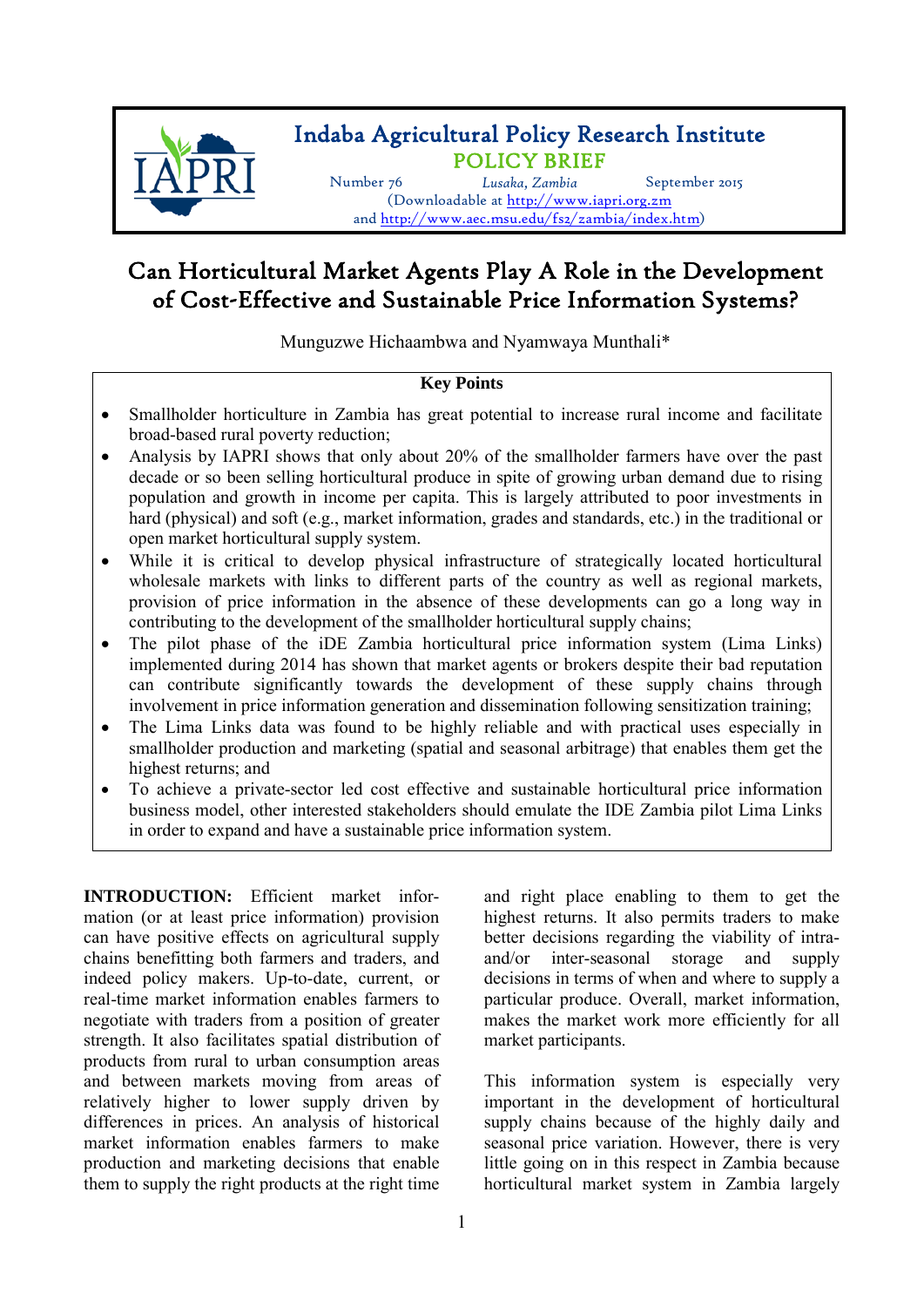traditional (or open market) which is characterized by poor investment in hard (physical) and soft (market information, grades and standards, etc.) market infrastructure as well as dysfunctional ownership and management systems. The Zambia National Farmers' Union's mobile phone based price information system only caters for field crops, livestock, and other commodities. While the Indaba Agricultural Policy Research Institute (IAPRI) and its predecessor Food Security Research Project has over the past eight years generated wholesale and retail price information for tomato, rape, and onion in Lusaka as part of its research and outreach activities and, to a limited extent, used this data to analyze price trends on request from interested stakeholders.

Therefore, the implementation of a pilot horticultural price information system (Lima Links) by the International Development Enterprises in Zambia (iDE Zambia) during 2014 was a very welcome development. Lima Links used a number of selected market agents in Soweto (Lusaka), New Kasanda (Kabwe), Masala (Ndola), and Chisokone (Kitwe) markets to collect and enter into the system to track and report real-time prices of tomato, onion, rape, cabbage, Chinese cabbage, pumpkin leaves, sweet potato leaves, African eggplant (impwa), okra, and green maize. The reliability of this data may be doubted by key stakeholders because of unclear ownership and dysfunctional management of most horticultural wholesale markets such as Soweto, which are characterized by *survival of the fittest* kind of activities. Usually, in these markets, commodity committees or associations are put in place only to spearhead the interests of members—usually the market agents or brokers. If the data generated by these agents is questionable, it would have little practical value to supply chain actors and other stakeholders.

This policy brief is based on a longer working paper, a study by Hichaambwa and Nyamwaya 2015 (forthcoming), that was conducted to assess whether market agents or brokers can significantly contribute to sustainable development of smallholder horticultural supply chains in Zambia by using the pilot phase of the Lima Links price information collection and dissemination mechanism.

In so doing, the study focused on three main questions:

- a) Given that market agents are generally considered untrustworthy, how reliable is the information they collect to feed into the information system for dissemination to other supply chain actors?
- b) To what extent does the information, in its current form as disseminated by the system, have significant practical value to supply chain actors especially smallholder farmers?; and
- c) What are the indicative impacts of this horticultural price data collection, processing, and dissemination system on the horticultural supply chains?

**DATA AND METHODS:** The main data sources used in the study were the:

- 1) Lima Links database in which market agents played a significant role in data generation and dissemination;
- 2) IAPRI horticultural wholesale price database at Soweto Market in Lusaka; and
- 3) Rural Agricultural Livelihoods Survey data of 2012 (CSO/MAL/IAPRI 2012).

To test the reliability of data generated by market agents in question 1, the study used statistical techniques to determine if there were any significant differences between monthly average Lima Links prices and two market prices: 1) random but regular observational market prices collected by iDE Zambia staff for the same crops in the same markets; and 2) IAPRI wholesale data for tomato, rape, and onion in the Soweto Market only.

To answer the second question, seasonal price analysis of the Lima Links data was conducted by crop and market to discern price trends and ascertain whether these would allow for spatial and season arbitrage by supply chain actors including traders and farmers. Provincial level smallholder horticultural marketing shares of these crops estimated using the RALS 2012 data provided further insights on what could be the driving force behind the observed price trends at each of the markets.

And finally, to address the third question, the Lima Links database was used to assess the growth in the use of the system measured as volumes traded (sales) and the number of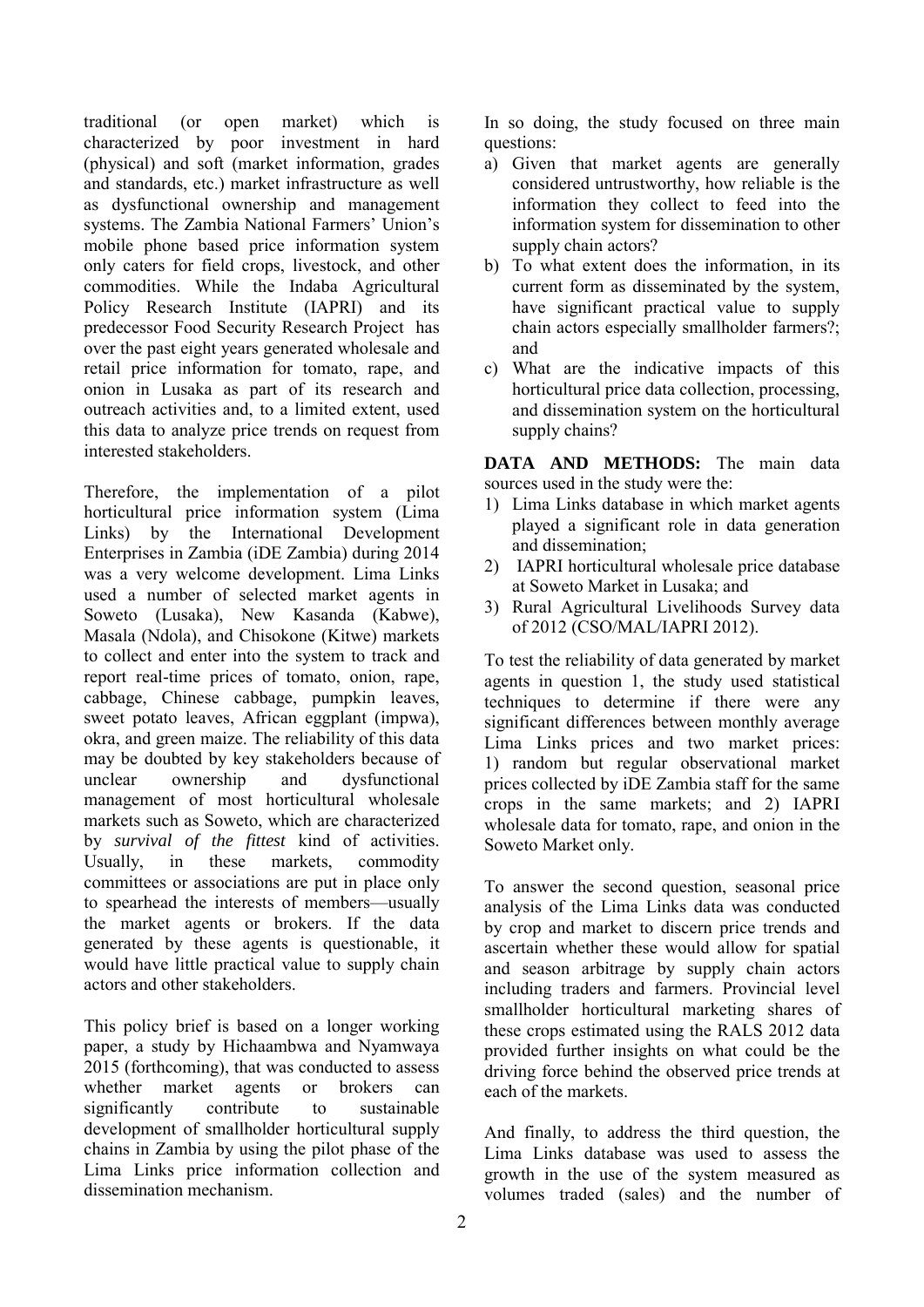transactions per farmer as well as the level of use measured as system hits during the data collection pilot phase. Lessons were also drawn from the Lima Links evaluation which the IAPRI conducted on behalf of iDE Zambia in 2014 (Hichaambwa and Chisanga 2014).

#### **KEY FINDINGS:**

**Reliability of the Data***:* Our analysis shows that the Lima Links data were not significantly different from the random but regular market prices collected by iDE Zambia staff. Also, when compared with IAPRI tomato, rape, and onion prices at Soweto Market, the Lima Links data show the same weekly trends for the 2014 with the latter being slightly higher especially for tomato (see Figure 1 for example). This was expected because the IAPRI prices targeted standard quality produce and price collection ended at about noon while the market agents under Lima Links are expected to have been transacting mostly in higher quality produce and collected data for the whole day. The intra-day price variation of tomato and rape tends to be much higher than that of onion which has a relatively longer shelf life. The Lima Links rape prices tended to be much closer to the IAPRI collected prices compared to the tomato prices

because almost all the rape would be sold out by noon coinciding with the time when IAPRI price collection ended.

**Between Markets and Seasonal Price Variation:** Significant price variations were evident between different markets and seasons for all the crops. However, the degree of variation differed by crop. Meaning supply chain actors, including smallholder farmers, can use this price information for spatial as well intraseason arbitrage or for supplying produce to markets during the season when they would get the best returns (see Figure 2, for example).

**Impacts on Supply Chains and Benefits to Supply Chain Actors***:* Interaction with end users of Lima Links who included smallholder farmers indicated the following benefits/impacts of the price information system:

 $\checkmark$  Increase in supply chain activities. The total number of farmer transactions recorded by the market agents increased from 135 to 7,979 and the value of sales from ZMW649,411 to ZMW13,692,060 between the first and fourth quarter of 2014. Controlling for location of sales (the market) and market prices, these factors increased by 28% and 21% between the two quarters respectively.



**Figure 1. Weekly Trends in IAPRI and Lima Links Tomato Prices at Soweto Market, 2014**

Source: iDE Zambia Lima Links Database.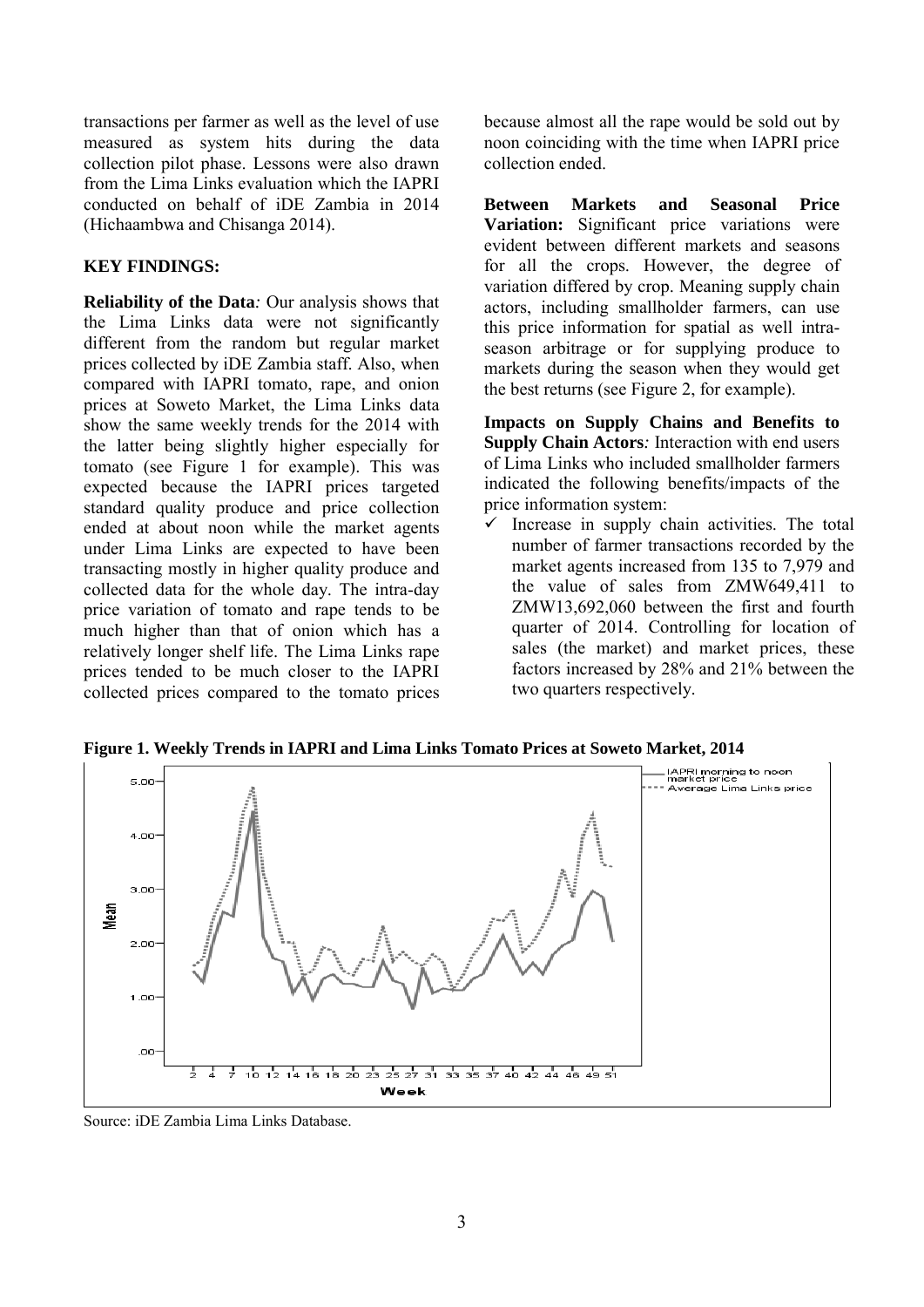

**Figure 2. Tomato Seasonal Mean Prices by Market**

Source: iDE Zambia Lima Links Database.

- $\checkmark$  System end users saw a number of benefits including:
	- o Empowerment to choose which market to supply their produce;
	- o Empowerment to plan which crops to grow/supply to which markets during which months:
	- o Reduction in the cost of sourcing price information;
	- o Increased sales income and great potential for increased household wellbeing; and
	- o Improved bargaining between farmers and traders at the farm-gate.

Potential for growth in use of the system is very great. The number of users kept increasing beyond November 2014 when project funding ended and continued to be high through to May 2015 the latest month for which data were available for the study.

#### **CONCLUSIONS/RECOMMENDATIONS:**

There is no doubt that availability of price information is important to facilitate the development of the smallholder horticultural supply chains in Zambia. The main challenge in supplying this information is that the price generation and dissemination systems need to be cost-effective and sustainable. The system should not to be over reliant on donor or government funding except when it is seed funding during the initial stages of development.

This analysis has shown that market agents or brokers can play a critical role in the generation and dissemination of market information as long as they are sensitized and trained in the fundamentals of the system. This is because the information generated directly benefits them through increased volumes of sales. In addition, the analysis showed that: a) the availability of price information can significantly increase smallholder farmer transactions and sales; and b) the price data generated by the market agents (following deliberate capacity building) is reliable and has useful functions in produce spatial and seasonal arbitrage as well as planning of production and marketing of horticultural produce are concerned.

Therefore, iDE Zambia and other stakeholders need to develop this price information system further to cover more markets so as to train more market agents and include the involvement of the private sector in their quest of developing and implementing a sustainable business model. The evaluation of the Lima Links pilot phase showed strong potential for long term viability of the system with a conservative net benefit to cost ranging from 113 during the pilot phase to 170 depending on the number of hits per month achieved (Hichaambwa and Chisanga 2014).

The development of sustainable horticultural price information will go a long way in facilitating the development of smallholder supply chains even in the absence of welldeveloped and functioning horticultural wholesale markets. The ideal horticultural wholesale market situation, as recommended by Hichaambwa et al. (2015) would be to develop completely new structures appropriately designed